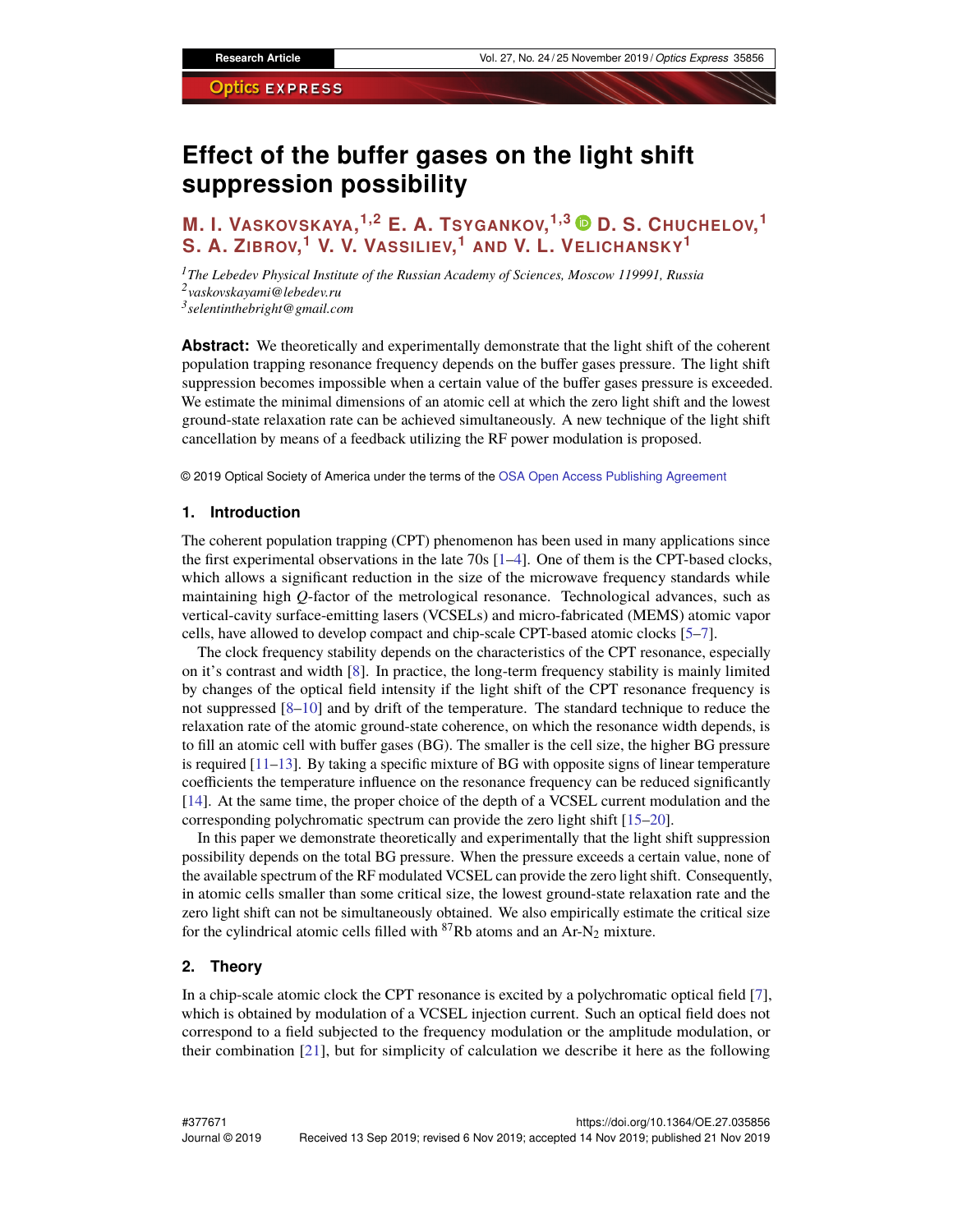phase-modulated optical field with  $\sigma_+$  or  $\sigma_-$  polarization

$$
\mathcal{E}\left(\mathbf{e}_{\mathbf{x}}\cos\left[\omega t + a\sin\Omega t\right] \pm \mathbf{e}_{\mathbf{y}}\sin\left[\omega t + a\sin\Omega t\right]\right),\tag{1}
$$

where modulation frequency  $\Omega$  is nearly equal to the half of the ground-state hyperfine frequency interval  $\omega_g$  of an alkali metal atom,  $\omega_g/2 = \Omega + \delta$ . The CPT resonance is obtained as a dependence of the optical field absorption coefficient of an alkali metal atoms vapor on the two-photon detuning  $\delta$ , wherein  $\delta \ll \omega_g$ . The carrier frequency  $\omega$  is considered equal to the half-sum of the frequencies of the  $D_1$  line transitions of an alkali metal atom to the upper level of the excited state  $nP_{1/2}$ . In the case of <sup>87</sup>Rb atoms used in the experiment these transitions are  $5S_{1/2}$   $|F = 2; m \rangle \rightarrow 5P_{1/2}$   $|F = 2; m \pm 1 \rangle$  and  $5S_{1/2}$   $|F = 1; m \rangle \rightarrow 5P_{1/2}$   $|F = 2; m \pm 1 \rangle$ , where the sign "+" corresponds to  $\sigma_{+}$  polarization and the sign "−" corresponds to  $\sigma_{-}$  polarization. The value of quantum number *m* changes from −2 to 1 for the former and from −1 to 2 for the latter. As far as  $e^{-i(\omega t + a \sin \Omega t)} = \sum_k J_k(a)e^{-i(\omega + k\Omega)t}$ , where  $J_k(a)$  is the Bessel function of the first kind, optical pumping of an atomic ensemble to the dark state is performed by the first sidebands  $k = \pm 1$ . On top of everything, in chip-scale clocks a magnetic field is applied to an atomic cell to shift the magneto-sensitive CPT resonances from the metrological one excited between the sublevels  $\mathbf{nS}_{1/2} |F = I + 1/2; m = 0$  and  $\mathbf{nS}_{1/2} |F = I - 1/2; m = 0$ .

Since optical field slightly changes frequencies of the optical transitions via the AC Stark effect, the frequency interval between the ground-state sublevels  $\mathbf{nS}_{1/2} |F = I + 1/2; m = 0$  and  $\textbf{nS}_{1/2}$  |*F* = *I* − 1/2; *m* = 0) of an alkali metal atom is also perturbed. This leads to a frequency displacement  $\delta_0$  of the minimum of the metrological CPT resonance, i.e., the condition for the maximum of the optical field transmission by an atomic ensemble becomes  $\delta - \delta_0 = 0$ . The light shift of the CPT resonance frequency induced by the optical field (1) under standard assumptions of the low saturation regime and the resonant approximation can be treated as the algebraic sum of the light shifts induced by its individual spectrum components in the case of an optically thin medium [\[15,](#page-8-8)[16](#page-8-11)[,22\]](#page-8-12). Then, if the excited-state sublevel  $\mathbf{nP}_{1/2}$  | $F = I - 1/2$ ;  $m = \pm 1$ } and the Doppler broadening of the optical line are not taken into account, and the Doppler effect for the two-photon transition is neglected (which is cancelled due to the Dicke narrowing [\[23\]](#page-8-13)), the total light shift is given by the following expression [\[24\]](#page-8-14):

$$
\delta_0 = -\frac{1}{\Omega} \left( \frac{d\mathcal{E}}{2\hbar} \right)^2 \sum_k \frac{k J_{k+1}^2(a)}{k^2 + (\Gamma/\Omega)^2} = \frac{1}{\Omega} \left( \frac{d\mathcal{E}}{2\hbar} \right)^2 \left( \frac{2}{a} \frac{\partial}{\partial a} \sum_{k=1}^{\infty} \frac{k^2 J_k^2(a)}{k^2 + (\Gamma/\Omega)^2} \right),\tag{2}
$$

where  $\Gamma$  describes the half width at half maximum (HWHM) of the optical lines broadened via collisions of the alkali metal atoms with BG components, *d* is the dipole matrix element which couples the sublevels  $\mathbf{nS}_{1/2} |F = I + 1/2; m = 0$ ,  $\mathbf{nS}_{1/2} |F = I - 1/2; m = 0$  and  $n\mathbf{P}_{1/2}$  |*F* = *I* + 1/2; *m* = ±1). Expression (2) under simplifying condition  $(\Gamma/\Omega)^2 \ll 1$  and taking into account the Bessel functions property  $\sum_k J_k^2(a) = 1$  becomes

$$
\delta_0 \simeq \frac{1}{\Omega} \left( \frac{d\mathcal{E}}{2\hbar} \right)^2 \frac{2}{a} J_0(a) J_1(a). \tag{3}
$$

As formula (3) shows, the minimal modulation index when the light shift vanishes is determined by the first zero of the Bessel function  $J_0(a)$ , for which the index value is  $a \approx 2.4$ . This value of the modulation index *a* has the main practical interest since the Bessel function  $J_1(a)$  value is smaller at values of *a* corresponding to all other light shift zeroes, i.e., the maximal contrast of the CPT resonance can be simultaneously obtained with the zero light shift at  $a \approx 2.4$ . We note that this value of the modulation index *a* was obtained earlier in some works via numerical calculations [\[15](#page-8-8)[,16](#page-8-11)[,25\]](#page-8-15).

The situation is different when  $(\Gamma/\Omega)^2$  can not be neglected compared with 1. As follows from the formula (2), the modulation index *a* value corresponding to the first light shift zero increases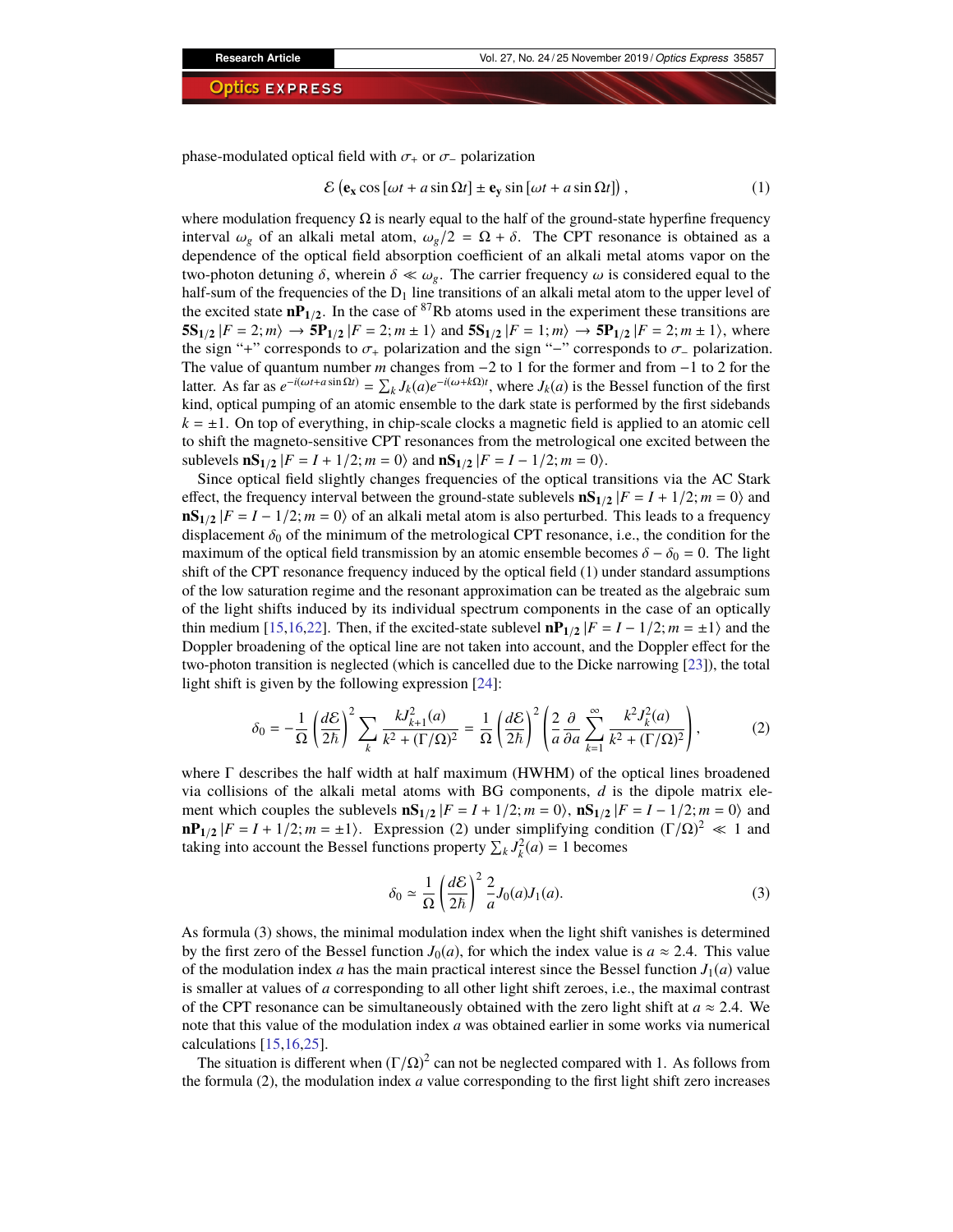with growth of Γ, while the value of *a* corresponding to the second light shift zero decreases, see the curve II in Fig. [1.](#page-2-0) When  $\Gamma/\Omega$  becomes equal to  $\approx 0.854$ , the two first points of the zero light shift merge into one, see the curve III in Fig. [1.](#page-2-0) For the case of <sup>87</sup>Rb atoms used in the experiment the corresponding value of the  $\Gamma/2\pi$  is nearly 2.92 GHz. If inequality  $\Gamma > 0.854\Omega$  holds, then the light shift value is greater than zero in the entire interval of *a* values determined by the first zero of the function  $J_0(a)$  and the second zero of the function  $J_1(a)$ , see the curve IV in Fig. [1.](#page-2-0) This feature of the light shift dependence on *a* is clear: consider, for example, the hyperfine frequency light shift induced by the spectrum components  $k \geq 2$  when they interact with the alkali metal atoms via sublevel  $\mathbf{nP}_{1/2} | F = I + 1/2; m = \pm 1$ . These components are detuned by (*k* − 1)Ω and (*k* + 1)Ω from frequencies of transitions between this excited-state sublevel and the ground-state sublevels  $\mathbf{nS}_{1/2} |F = I - 1/2; m = 0$  and  $\mathbf{nS}_{1/2} |F = I + 1/2; m = 0$ , respectively. Therefore the light shift  $\delta_{k\geq 2}$  is proportional to the following term:

$$
\delta_{k\geq 2} \propto \frac{k-1}{(k-1)^2 + (\Gamma/\Omega)^2} - \frac{k+1}{(k+1)^2 + (\Gamma/\Omega)^2} \propto (k^2 - 1) - (\Gamma/\Omega)^2,
$$
 (4)

i.e., at a certain value of the total BG pressure each high-order sideband instead of decreasing the ground-state hyperfine frequency interval starts to increase it, while the low-order components  $k = 0, \pm 1$  always enlarge it. For example, sign of the light shift induced by  $k = 2$  component changes when  $\Gamma = \sqrt{3}\Omega$ ; for the case of <sup>87</sup>Rb atoms used in the experiment the corresponding value of  $\Gamma/2\pi$  is nearly 5.92 GHz. For completeness we note that the corresponding value of  $\Gamma/2\pi$  is the same for components  $k \le -2$  due to neglect of the excited-state sublevel  $nP_{1/2}$   $|F = I - 1/2; m = \pm 1$ .



<span id="page-2-0"></span>**Fig. 1.** Theoretical dependence of the light shift  $\delta_0$  on the modulation index *a* plotted via (2) for different values of the ratio Γ/Ω. Γ/2π is equal to 0.5, 1.785, 2.92, and 5.92 GHz for curves I (red), II (orange), III (purple), and IV (blue), respectively, while  $\Omega/2\pi$  is equal to the one half of the <sup>87</sup>Rb ground-state hyperfine frequency interval, 3.417 GHz. The vertical axis shows the light shift value in units  $\frac{1}{\Omega} (d\mathcal{E}/2\hbar)^2$ .

### **3. Experiment**

The experimental setup is schematically shown in Fig. [2.](#page-3-0) A single-mode 795 nm VCSEL is current-modulated at the frequency  $\Omega \approx 3.417$  GHz by a microwave synthesizer. The first-order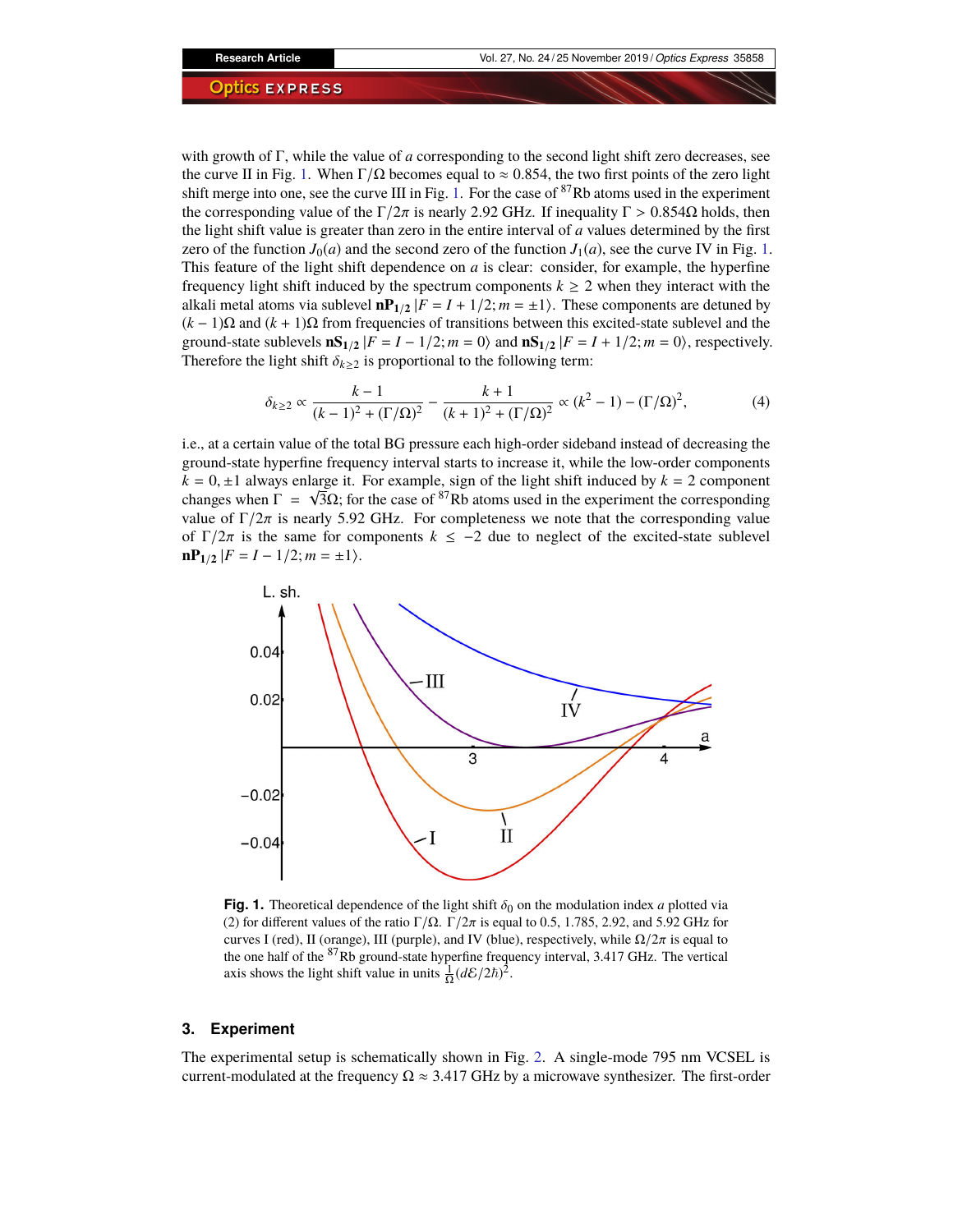sidebands of the polychromatic spectrum (see the inset **a** in Fig. [2\)](#page-3-0) excite the CPT resonance in a standard scheme using a circular polarization [\[7](#page-8-2)[,8\]](#page-8-3). A longitudinal magnetic field (∼ 0.1 G) produced by a solenoid is used to resolve the metrological "0-0" resonance. The optical signal after an atomic cell is registered by the photodetector  $PD_1$ . Coarse laser intensity control is performed by a half-wave plate and a polarizer. The beam diameter inside the cell is about 1 mm, the laser radiation power is 23  $\mu$ W.



<span id="page-3-0"></span>**Fig. 2.** The layout of experimental setup. VCSEL is a vertical-cavity surface-emitting laser tuned to  ${}^{87}$ Rb D<sub>1</sub> line. Bias-T combines DC injection current with AC current of microwave modulation (RF). AOM is an acousto-optic modulator, FPI is a Fabry-Perot interferometer, PD<sub>1,2</sub> are photodetectors,  $\lambda/2$  is a half-wave plate,  $\lambda/4$  is a quarter-wave plate, P is a polarizer. The inset (**a**) shows a typical laser spectrum entering the atomic cell.

A set of five cylindrical cells 8 mm in diameter and 15 mm long (wall thickness is 0.7 mm) filled through a 20 mm glass-blowing stem with isotopically enriched <sup>87</sup>Rb and a mixture of Ar and  $N_2$  is used. The values of the total BG pressure ranged from 19 to 140 Torr are shown in Table [1.](#page-3-1) The ratio of the partial pressures of gases,  $P_{Ar}/P_{N_2}$ , is 1.3 for all atomic cells. The atomic cells are produced by the glass-blowing technology. The manufacturer guarantees that the total BG pressure value and the ratio  $P_{Ar}/P_{N_2}$  differ from the declared values no more than by 5% and 3%, respectively. In order to keep the maximum of the CPT resonance amplitude, the operating temperatures for different cells range from 60 to 72 ◦C. A heater and a servo-loop maintain the temperature of a studied cell with an accuracy of 0.01 ◦C. The cell, heater and solenoid are placed inside a three-layer magnetic shield isolating the cell from the external magnetic field. The laser spectrum is registered by a scanning Fabry-Perot interferometer with a free spectral range of about 35 GHz and the photodetector  $PD_2$ .

<span id="page-3-1"></span>

| Table 1. Characteristics of the studied cells. "Pressure" is the total pressure of BG mixture;      |
|-----------------------------------------------------------------------------------------------------|
| "Optical HWHM" is the half width at half maximum of the optical absorption lines; "BG shift" is the |
| shift of the CPT resonance frequency caused by buffer gases; "RF value of point 1 (2)" is the value |
| of RF power, corresponding to the first (second) zero light shift point.                            |

| Atomic cell<br>number | Pressure, Torr | Optical<br>HWHM, GHz | BG shift, Hz | T, °C | RF value of<br>point 1, dBm | RF value of<br>point 2, dBm |
|-----------------------|----------------|----------------------|--------------|-------|-----------------------------|-----------------------------|
|                       | 19             | 0.43                 | 3285         | 60    | 1.2                         | 4.6                         |
| 2                     | 29             | 0.57                 | 5452         | 64    | 1.3                         | 4.5                         |
| 3                     | 75             | 1.26                 | 14633        | 68    | 2.1                         | 4.4                         |
| 4                     | 115            | 1.68                 | 19780        | 71    |                             |                             |
| 5                     | 140            | 1.96                 | 27670        | 72    |                             |                             |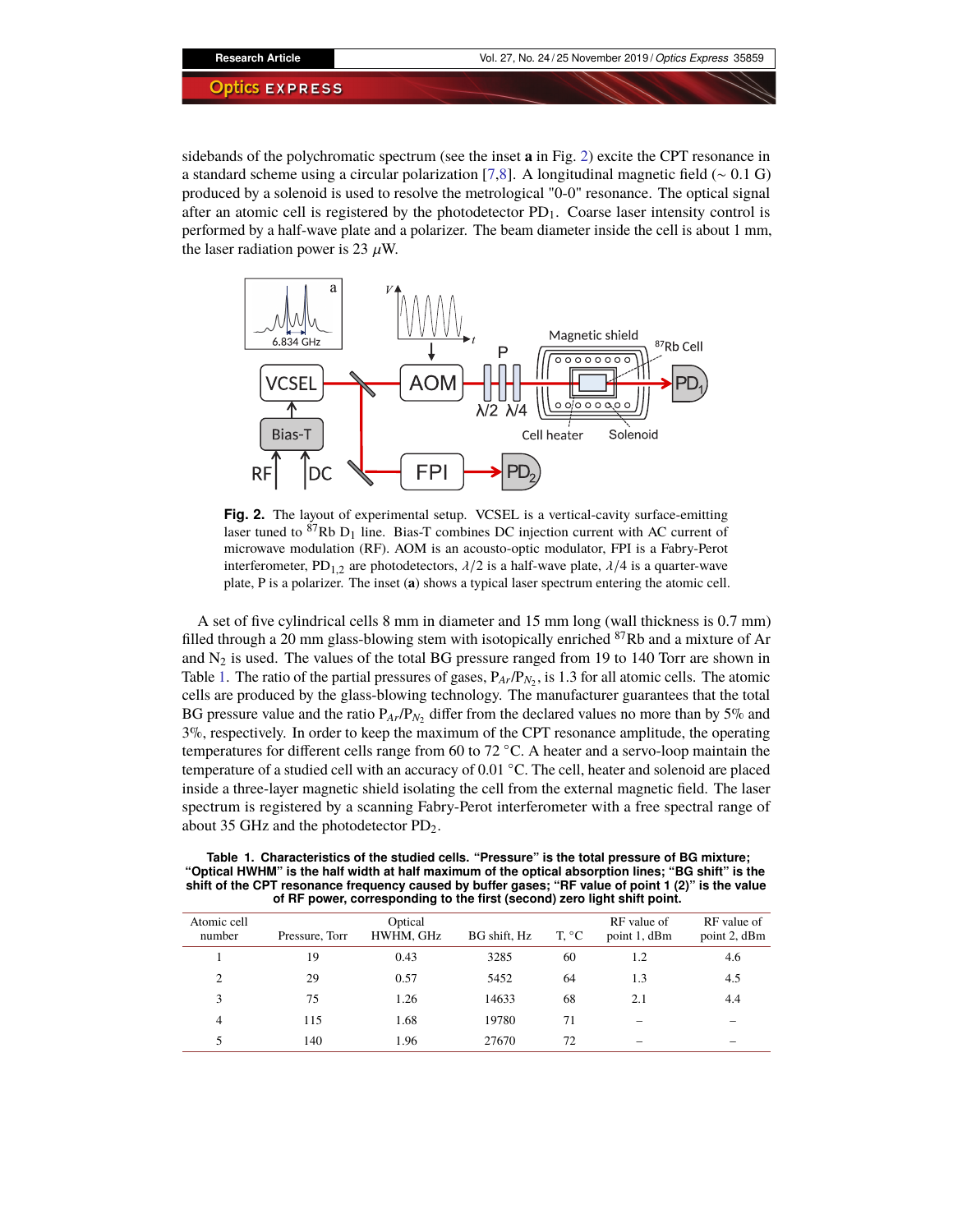**Research Article** Vol. 27, No. 24 / 25 November 2019 / *Optics Express* 35860

#### **Optics EXPRESS**

The signal registered by  $PD_1$  is used to stabilize both the laser and the synthesizer frequencies. The laser frequency is stabilized by a servo-loop controlling the laser temperature. For stabilization of the synthesizer frequency to the maximum of the CPT resonance the frequency  $\Omega$  is modulated:  $\Omega(t) = \Omega + b\omega_m \cos \omega_m t$ , where *b* is the modulation index and the typical value of  $\omega_m$  is close to the HWHM of the CPT resonance. The in-phase signal produced by the lock-in amplifier is used as an error signal.

The acousto-optic modulator modulates the laser radiation intensity with a sinusoidal signal provided by the function generator (see Fig. [2\)](#page-3-0). The magnitude of the light shift is proportional to the laser radiation intensity, therefore the CPT resonance frequency responds to the intensity variation. A slow sweep of the RF power with simultaneous modulation of the light intensity allows to find the RF power value at which frequency response vanishes, i.e., changes of the CPT resonance frequency due to the light intensity modulation are indistinguishable from fluctuations of the frequency caused by other factors. This point corresponds to the depth of injection current modulation at which the VCSEL's spectrum provides the zero light shift. A similar method for determination of the modulation index providing suppression of the light shift was used in [\[17\]](#page-8-16).

Figure [3](#page-4-0) shows dependence of the CPT resonance frequency on the RF power for the atomic cell #1. These experimental data are obtained by the aforementioned method. The RF power is scanned from  $-5$  dBm to 6 dBm during 2860 s, while the light modulation period is 25 s (AM depth is about 30%). In this case, the servo-loops properly respond to changes in the RF power and the light intensity, and the CPT resonance frequency adiabatically follows changes in the optical field intensity.



<span id="page-4-0"></span>**Fig. 3.** Dependence of the CPT resonance frequency on the RF power with simultaneous modulation of the light intensity obtained for the atomic cell #1. Two points of the zero light shift are observed (insets **a** and **b**). Insets **c** and **d** show that the relative phase between response of the CPT resonance frequency (line marked by black squares) and the signal controlling the light intensity (red solid line) differs by  $\pi$ . This corresponds to the opposite sign of the light shift in these regions of dependence.

There are two RF power values at which no frequency response to the intensity modulation is observed (see insets **a** and **b** in Fig. [3\)](#page-4-0). These two points divide the curve into three parts where the light shift is observed. In the left and right parts the CPT resonance frequency rises with increase of intensity (inset **c**), which means that the light shift has a positive sign. On the contrary, the light shift in the central part has a negative sign, since the resonance frequency decreases (inset **d**). The change of the shift sign confirms that the points at which the frequency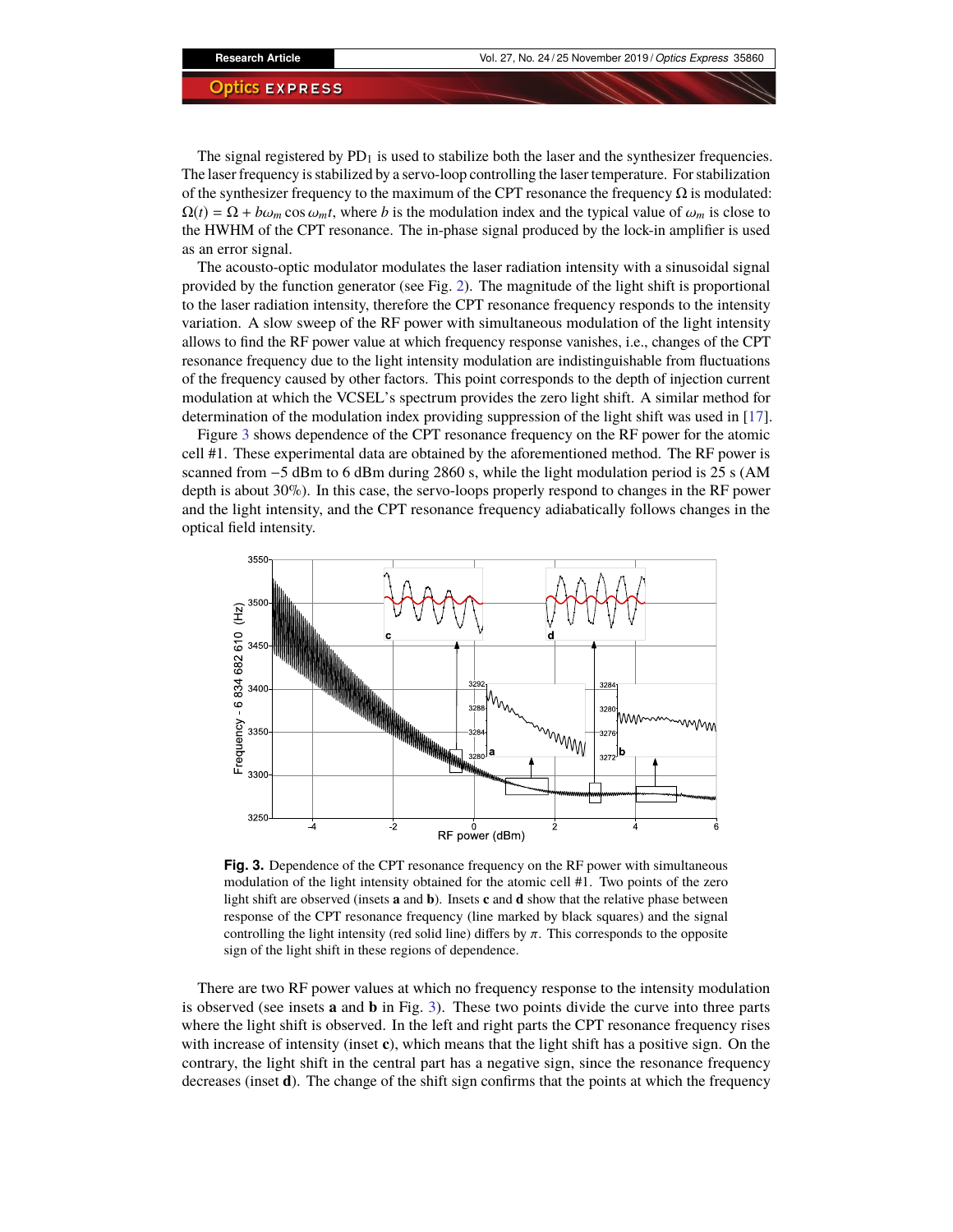response vanishes correspond to the zero light shift. It should be noted that the frequencies of these points differ by about 8 Hz. This difference is discussed below.

Analogous dependencies of the CPT resonance frequency on the RF modulation power are presented in Fig. [4\(](#page-5-0)a) for atomic cells #2-5. It shows that the RF modulation power required to achieve the zero light shift depends on the total BG pressure. The RF power corresponding to the first point of the zero light shift increases with pressure, while for the second point it decreases (see Table [1\)](#page-3-1). For the atomic cell #4 instead of two separate points there is a range of RF power values from 2.8 dBm to 3.6 dBm in which the frequency response to the light intensity modulation for the given AM depth can not be distinguished from fluctuations of the frequency caused by other factors (in this range, the light shift is already positive, but its value is still close to zero). For the atomic cell #5 the zero light shift is not observed in the entire range of the RF power used in the experiment.



<span id="page-5-0"></span>**Fig. 4.** (a) Dependencies of the CPT resonance frequency on the RF power with simultaneous modulation of the light intensity obtained for atomic cells #2-5. Each curve is shifted along the vertical axis by the corresponding value of the BG shift (column 4 in Table [1\)](#page-3-1). The vicinities of the zero light shift points are marked by circles. The inset shows the HWHM of the optical lines dependence on the total BG pressure. These values were obtained using mathematical approximation of the absorption line. (b) VCSEL spectra that provide the zero light shift for the atomic cell #2.

### **4. Discussion**

The theoretical model considered in the section [2](#page-0-0) is simplified compared with the experimental conditions. The hyperfine structure of the excited state is not taken into account; the medium is assumed to be optically thin, while the absorption level of the resonant sidebands is greater than 30% in the experiment; the spectrum of the considered in the theory phase-modulated optical field (1) does not correspond to the spectrum resulting from the modulation of the VCSEL injection current. While the frequency interval between the spectrum components *k* and  $k + 1$  of the modulated VCSEL is equal to the modulation frequency  $\Omega$ , the amplitudes of spectrum components can not be described by the Bessel functions  $J_k(a)$  and  $J_{k+1}(a)$  with reasonable accuracy. In particular, neither the carrier amplitude nor the amplitudes of the first-order sidebands vanish at any available RF power used to modulate the VCSEL injection current; amplitudes of the sidebands  $-k$  and  $k$  ( $k \neq 0$ ) are not equal to each other, excluding the case when they are equal to zero at a low value of the RF modulation power.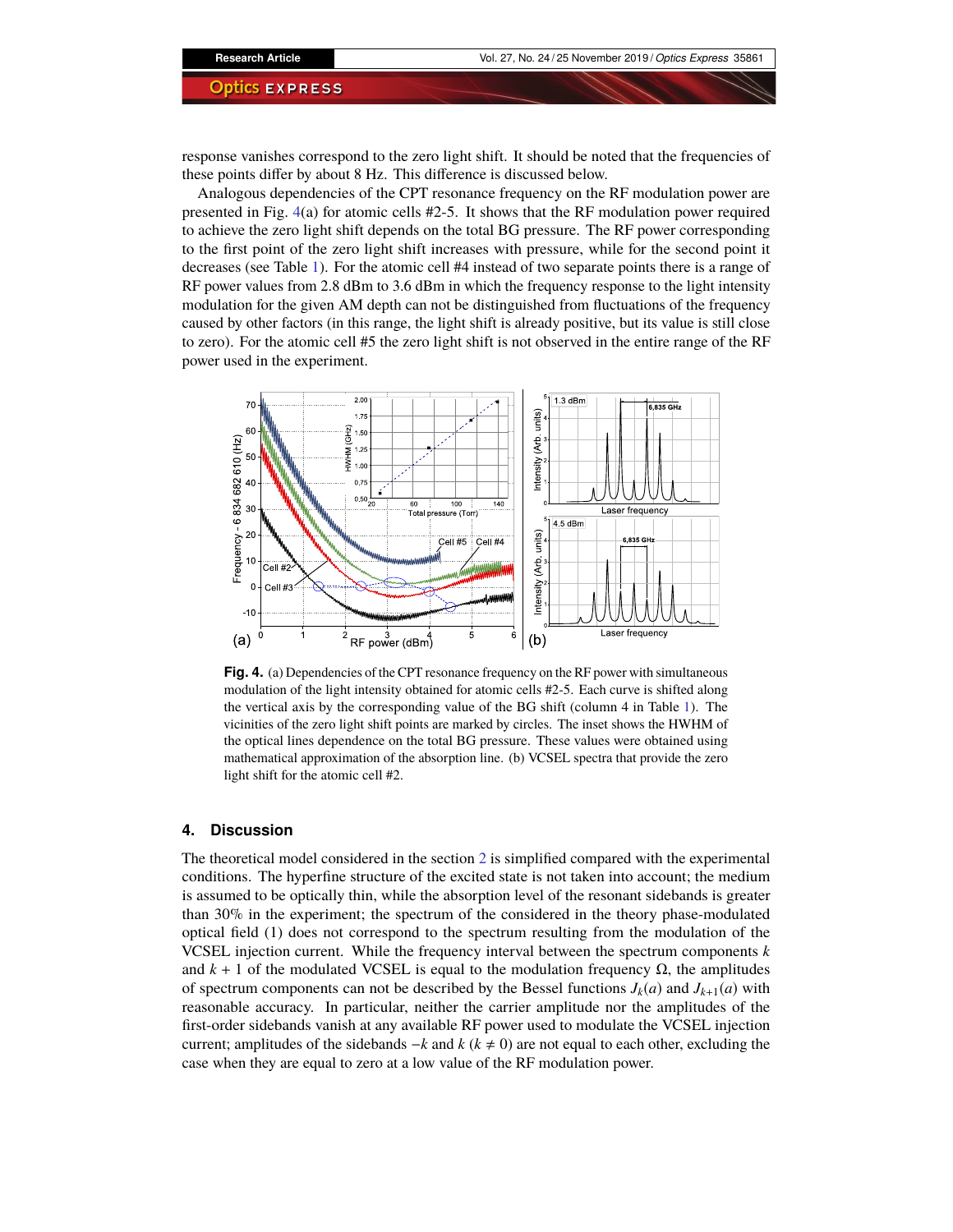But in spite of these differences the theoretical calculation is in a qualitative agreement with the experimental results, namely: the index *a* value (theory) and the RF power value (experiment) corresponding to the first point of the zero light shift increase with growth of the BG pressure, while for the second point of the zero light shift the situation is the opposite; moreover, the value of *a* and the RF power corresponding to the first point change more quickly than for the second point, see Fig. [1,](#page-2-0) Fig. [4,](#page-5-0) and two right columns in Table [1;](#page-3-1) at a certain value of the total BG pressure these two points merge into one.

This agreement is due to the fact that the light shift induced by higher-order sidebands ( $|k| \ge 2$ ) less effectively compensates the light shift induced by components *k* = 0, ∓1 with growth of the BG pressure. Furthermore, the light shift from each higher-order sideband even changes in sign with BG pressure, see the formula (4). Therefore, the merging inevitably occurs, regardless of whether the medium is optically thin or thick and how high is a VCSEL modulation efficiency, i.e., how much of the radiation intensity can be concentrated in the higher-order sidebands. Only a certain value of the BG pressure at which the zero light shift points merge into one depends on these factors.

There are two divergences between the theory and the experimental results. First, the observed value of the optical lines broadening, at which merging occurs, is noticeably smaller than the theoretical value: 1.68 GHz (experiment) against 2.92 GHz (theory). This can be explained as follows. The amplitude of the VCSEL carrier does not vanish at any RF power. It increases the higher components ( $|k| \ge 2$ ) power required to compensate the light shift induced by lower components  $(k = 0, \pm 1)$ . But with BG pressure growth this compensation becomes less effective. Therefore, the obtained BG pressure value corresponding to the merging is less than in the theory. Second, the frequencies of the zero light shift points differ by 2-8 Hz, while in theory they are equal. This discrepancy could be caused by the facts that in the experiment we observe the CPT resonance in optically thick medium and the laser spectra corresponding to the zero light shift points are different (see Fig. [4\(](#page-5-0)b)). The resonance's width and asymmetry are also different for this points. All these factors could be the cause of inequality of the frequencies corresponding to the zero light shift points.

The decoherence rate Γ*<sup>c</sup>* in the case of cylindrical geometry of atomic cells can be estimated via the following expression [\[11,](#page-8-5)[13\]](#page-8-6),

$$
\Gamma_c = A \cdot \left[ (2.405/D)^2 + (\pi/L)^2 \right] / P + B \cdot P,\tag{5}
$$

where *P* is the BG pressure; *D* and *L* are diameter and length of an atomic cell, respectively; *A* and *B* are parameters depending on alkali metal atoms and the BG used in the atomic cell. The right-hand side of the formula (5) describes the decoherence due to collisions of alkali metal atoms with walls of the cell (the first term), and with the BG (the second term). The optimal value of BG pressure,  $P_{opt}$ , which provides the lowest decoherence rate  $\Gamma_c$ , is determined by a simple condition of the equality of the first term to the second term.

Here we point out a way to evaluate the critical size of an atomic cell, at which the value of *Popt* is equal to *Pmerge*, corresponding to merging of the zero light shift points. For a fixed ratio of the length to diameter, the *Popt* value is inversely proportional to the linear size of the atomic cell or to the cubic root of its volume. Therefore the critical atomic cell size can be estimated as follows. For a cell of a given geometry and size the value of *Popt* should be obtained experimentally. Its size multiplied by the ratio of *Popt*/*Pmerge* will be critical for atomic cells of the same geometry filled by the same alkali metal atoms and BG.

For the atomic cells used in the experiment the  $P_{opt}$  value was found to be nearly 80 Torr and the *Pmerge* value was found to be close to 120 Torr. The *Popt* value was obtained from an experiment in which the same cells with a pressure of 5 to 230 Torr were used. Therefore, the critical size for the atomic cells of the same geometry can be estimated as  $5.6 \pm 0.8$  mm and  $10.3 \pm 1.5$  mm for diameter and length, respectively (taking into account the walls thickness of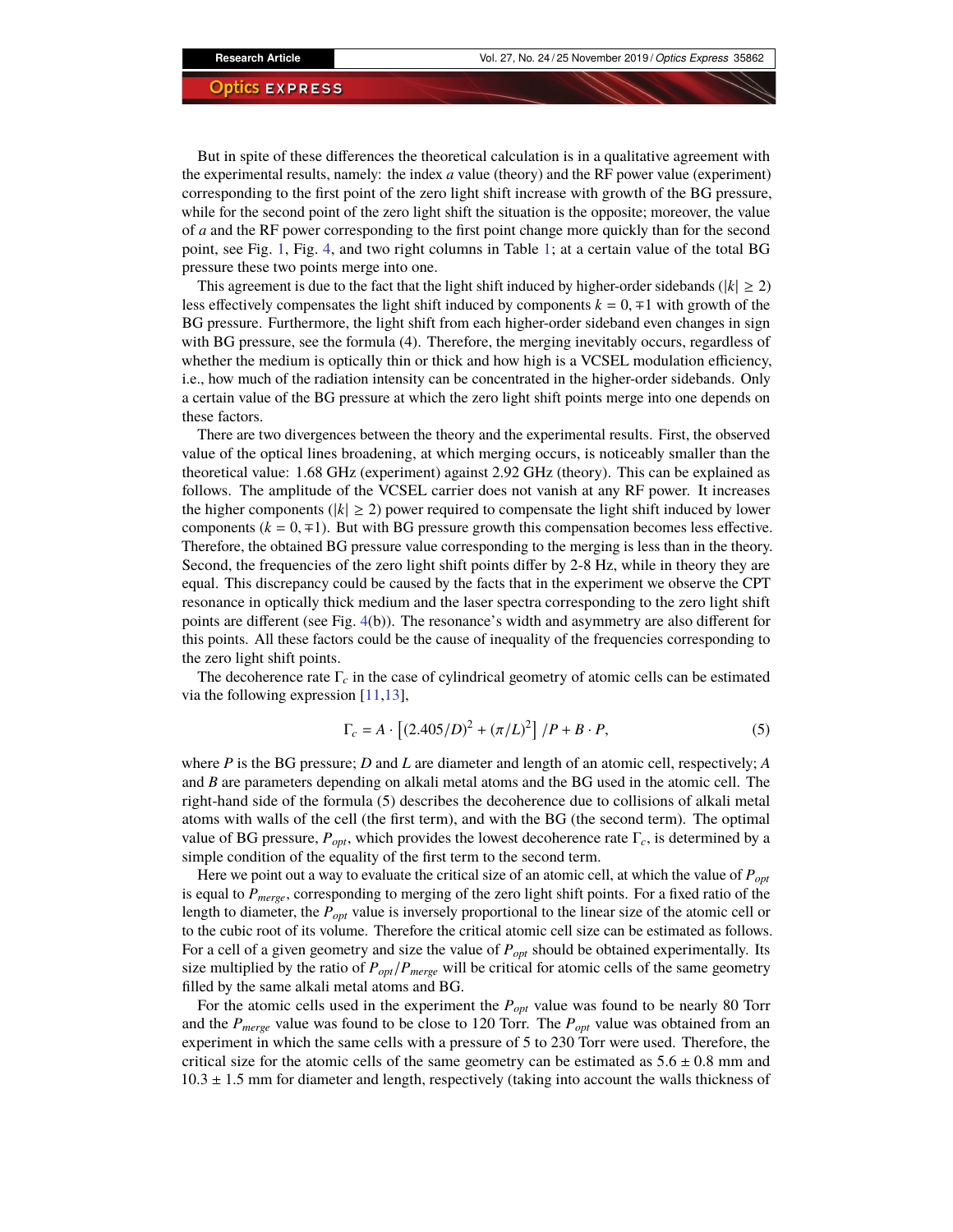0.7 mm). In the atomic cells of smaller size the lowest decoherence rate Γ*<sup>c</sup>* and the zero light shift can not be obtained simultaneously.

Depending on the chosen value of the total BG pressure, two techniques for the light shift suppression can be implemented in the CPT-based microwave frequency standards. The first technique involves using an atomic cell with low BG pressure at which two points of the zero light shift are easily distinguished. In this case the RF modulation power can be stabilized by means of a feedback loop utilizing modulation of the total optical field intensity [\[17\]](#page-8-16). The spectrum corresponding to the first point of the zero light shift is selected. We propose another technique involving the use of BG pressure equal to *Pmerge*. In this case, the spectrum corresponding to the minimum of the CPT resonance frequency dependence on the RF power also provides the zero light shift. Therefore, the required feedback loop can be realized by means of modulating the RF power. Even initial tuning the RF power to this value allows to significantly reduce the light shift .

The advantage of the first technique is that the RF power required for the light shift suppression is less than in the second one. It means that there is more optical power in the first-order sidebands and the signal-to-noise ratio is greater. In addition, the CPT resonance frequency is less sensitive to temperature changes at lower BG pressure. However, the second technique may be the only way to achieve an optimum between the Γ*<sup>c</sup>* value and the magnitude of the light shift in miniature atomic cells. Also, this technique does not require additional elements, such as acousto-, electro-optic or liquid-crystal modulator, which increase the device's size and energy consumption.

### **5. Conclusion**

We have demonstrated how dependence of the light shift of the CPT resonance frequency on the RF modulation power of the VCSEL current transforms with increase of the BG pressure. The minimal RF power required for the light shift suppression grows with increase of the total pressure. When a pressure value *Pmerge* is reached, two points of the zero light shift merge into one. At higher pressure the light shift value is greater than zero at any spectrum of the RF modulated VCSEL. The case when value of the BG pressure is equal to *Pmerge* is suitable for the CPT-based atomic clocks, since the spectrum providing the zero light shift can be controlled by means of a feedback loop realized via modulation of the RF power. A way for estimation of the critical atomic cell size, at which the BG pressure of *Pmerge* provides the lowest decoherence rate, is outlined. In atomic cells of smaller dimensions the zero light shift and the lowest decoherence rate can not be obtained simultaneously.

#### **Funding**

Russian Science Foundation (19-12-00417).

### **Acknowledgments**

The atomic cells were provided by Atomiks Ltd.

#### **Disclosures**

The authors declare no conflicts of interest.

### **References**

- <span id="page-7-0"></span>1. G. Alzetta, A. Gozzini, L. Moi, and G. Orriols, "An experimental method for the observation of r.f. transitions and laser beat resonances in oriented Na vapour," [Nuov. Cim. B](https://doi.org/10.1007/BF02749417) **36**(1), 5–20 (1976).
- 2. R. M. Whitley and C. R. Stroud, "Double optical resonance," [Phys. Rev. A](https://doi.org/10.1103/PhysRevA.14.1498) **14**(4), 1498–1513 (1976).
- 3. E. Arimondo and G. Orriols, "Nonabsorbing atomic coherences by coherent two-photon transitions in a three-level optical pumping," [Lett. Nuovo Cimento](https://doi.org/10.1007/BF02746514) **17**(10), 333–338 (1976).